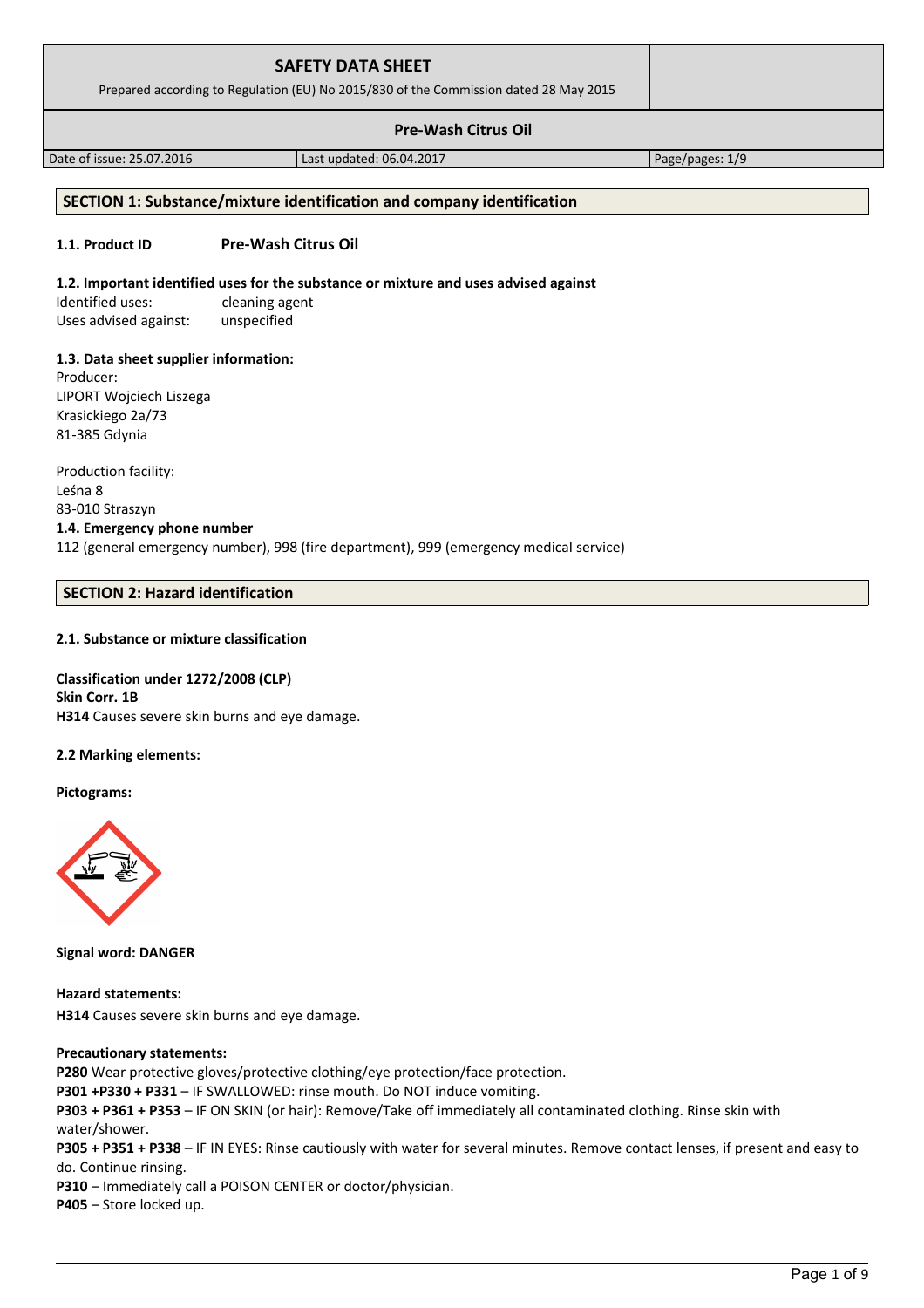| <b>SAFETY DATA SHEET</b><br>Prepared according to Regulation (EU) No 2015/830 of the Commission dated 28 May 2015 |                          |                 |
|-------------------------------------------------------------------------------------------------------------------|--------------------------|-----------------|
|                                                                                                                   |                          |                 |
| Date of issue: 25.07.2016                                                                                         | Last updated: 06.04.2017 | Page/pages: 2/9 |

## **Supplementary information:**

**Contains:** sodium hydroxide

#### **The content of detergents in accordance with Regulation 648/2004/EC**

Contains: <5% nonionic surfactants <5% EDTA and its salts

## **2.3 Other hazards:**

No information regarding the meeting of PBT or vPvB criteria in accordance with appendix XIII of the REACH regulation. No appropriate research has been carried out on this product.

# **SECTION 3: Composition/component information**

# **3.1. Substances**

Not applicable

## **3.2. Mixtures**

Dangerous components:

|                                          |                 |                              | <b>CLP</b> classification      |  |
|------------------------------------------|-----------------|------------------------------|--------------------------------|--|
| <b>Product ID</b>                        | Quantity<br>[%] | <b>Hazard classification</b> | <b>Hazard statements codes</b> |  |
| Alcohols, C12-l4, ethoxylated, sulfates, |                 |                              |                                |  |
| sodium salts                             |                 |                              |                                |  |
| CAS number: 68891-38-3                   |                 | Skin Irrit. 2                | H315                           |  |
| EC number: 500-234-8                     | $<$ 5           | Eye Dam. 1                   | H318                           |  |
| Index number: -                          |                 | <b>Aquatic Chronic 3</b>     | H412                           |  |
| REACH registration number: 01-           |                 |                              |                                |  |
| 2119488639-16-XXXX                       |                 |                              |                                |  |
| edta tetrasodium salt                    |                 |                              |                                |  |
| CAS number: 64-02-8                      |                 |                              |                                |  |
| EC number: 200-573-9                     |                 | Acute Tox. 4                 | H302                           |  |
| Index number: 607-428-2                  | $0 - 2.5$       | Eye Dam. 1                   | H318                           |  |
| REACH registration number: the substance |                 |                              |                                |  |
| is subject to the transitional period    |                 |                              |                                |  |
| regulations                              |                 |                              |                                |  |
| Sodium hydroxide                         |                 |                              |                                |  |
| CAS number: 1310-73-2                    |                 |                              |                                |  |
| EC number: 215-185-5                     |                 |                              |                                |  |
| Index number: 011-002-00-6               | $0 - 2.5$       | Skin Corr. 1A                | H314                           |  |
| REACH registration number: the substance |                 |                              |                                |  |
| is subject to the transitional period    |                 |                              |                                |  |
| regulations                              |                 |                              |                                |  |

The full meaning of hazard statements has been given in section 16.

# **SECTION 4: First aid measures**

#### **4.1. Description of first aid measures**

## **Routes of exposure:**

Inhalation, ingestion, skin and eye contact.

#### **Inhalation:**

Take the affected person out into fresh air. Place in a comfortable position. Ensure peace and protect against heat loss. Provide medical assistance if necessary.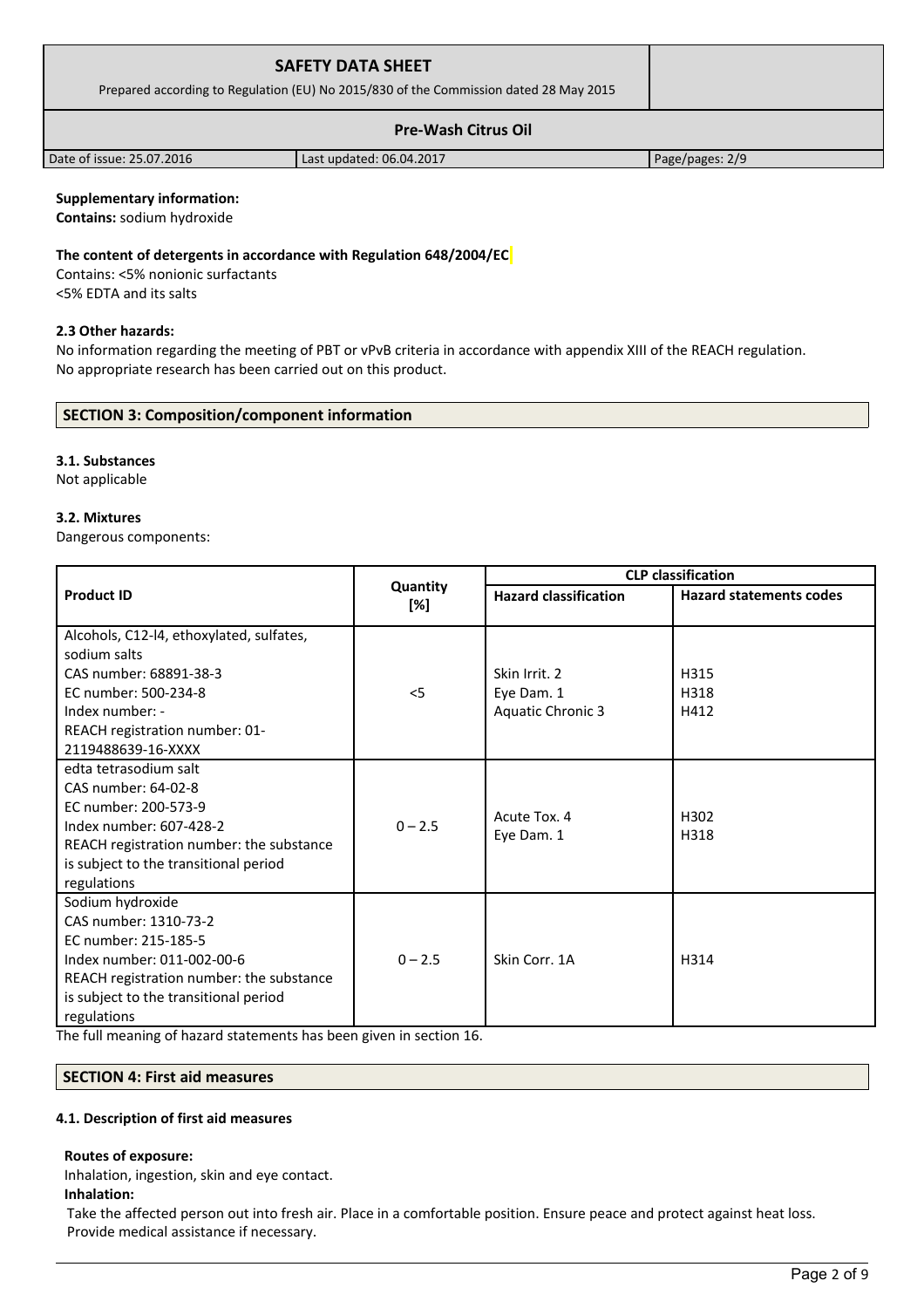| <b>SAFETY DATA SHEET</b>                                                              |                          |                 |
|---------------------------------------------------------------------------------------|--------------------------|-----------------|
| Prepared according to Regulation (EU) No 2015/830 of the Commission dated 28 May 2015 |                          |                 |
|                                                                                       |                          |                 |
| Date of issue: 25.07.2016                                                             | Last updated: 06.04.2017 | Page/pages: 3/9 |

## **Consumption:**

Rinse mouth with water, drink 2-3 cups of water, consult a doctor. Do not induce vomiting. If unconscious do not give anything by mouth.

Transport the affected person to hospital if necessary. Ensure peace, place in a lying position and protect against heat loss. **Eye contact:**

Remove any contact lenses if possible.

Flush with plenty of lukewarm water for 10–15 minutes with eyelids wide open. Place the upper eyelid on the lower eyelid from time to time. Cover the eyes with a compress.

Provide ophthalmologist assistance if necessary.

### **Skin contact:**

Take off the contaminated clothes and shoes.

Wash the contaminated skin with plenty of water and then with water containing mild soap.

Seek medical attention if skin irritation persists.

## **4.2. Most important symptoms and effects, both acute and delayed**

Causes chemical skin burns.

May cause severe eye damage if in eyes.

### **4.3. Indication of any immediate medical attention and special treatment needed**

The course of action is decided on by a medical doctor, based on an examination of the person affected.

## **SECTION 5: Fire emergency procedure**

### **5.1. Extinguishing agents:**

**Suitable extinguishing agents:** alcohol-resistant foam or dry extinguishing agents, carbon dioxide extinguishers, sand, soil, water aerosol. Choose extinguishing agents based on the conditions of the environment. **Unsuitable extinguishing agents:** High volume water jet.

## **5.2. Special threats related to the substance or mixture**

In case of fire, high temperatures cause a release of hazardous decomposition products that contain carbon monoxides.

#### **5.3. Information for the fire department**

Spray the containers located in the fire area with water, remove from the hazardous area if possible. In case of a fire in an enclosed environment, use protective clothing and compressed air breathing apparatus. Do not allow the extinguishing agents into ground waters, surface waters, or sewage systems.

#### **SECTION 6: Measures regarding accidental release into the environment**

## **6.1. Individual safety measures, protective equipment and emergency procedures**

For persons other than emergency personnel: notify the appropriate authorities of the emergency. Remove any persons not participating in the containment procedures from the contamination area.

For emergency personnel: Ensure proper ventilation, use individual safety measures.

## **6.2. Environmental safety measures**

Prevent the contamination from spreading into sewage systems and water reservoirs.

## **6.3. Methods of removing and preventing the spread of contamination:**

Prevent the contamination from spreading and attempt removal using absorptive materials (sand, diatomite, universal absorbent), place the contaminated materials in properly marked containers for subsequent utilization in accordance with the mandatory provisions of the law.

## **6.4. References to other sections**

Product waste disposal – see section 13 of this data sheet. Individual protective measures – see section 8 of this data sheet.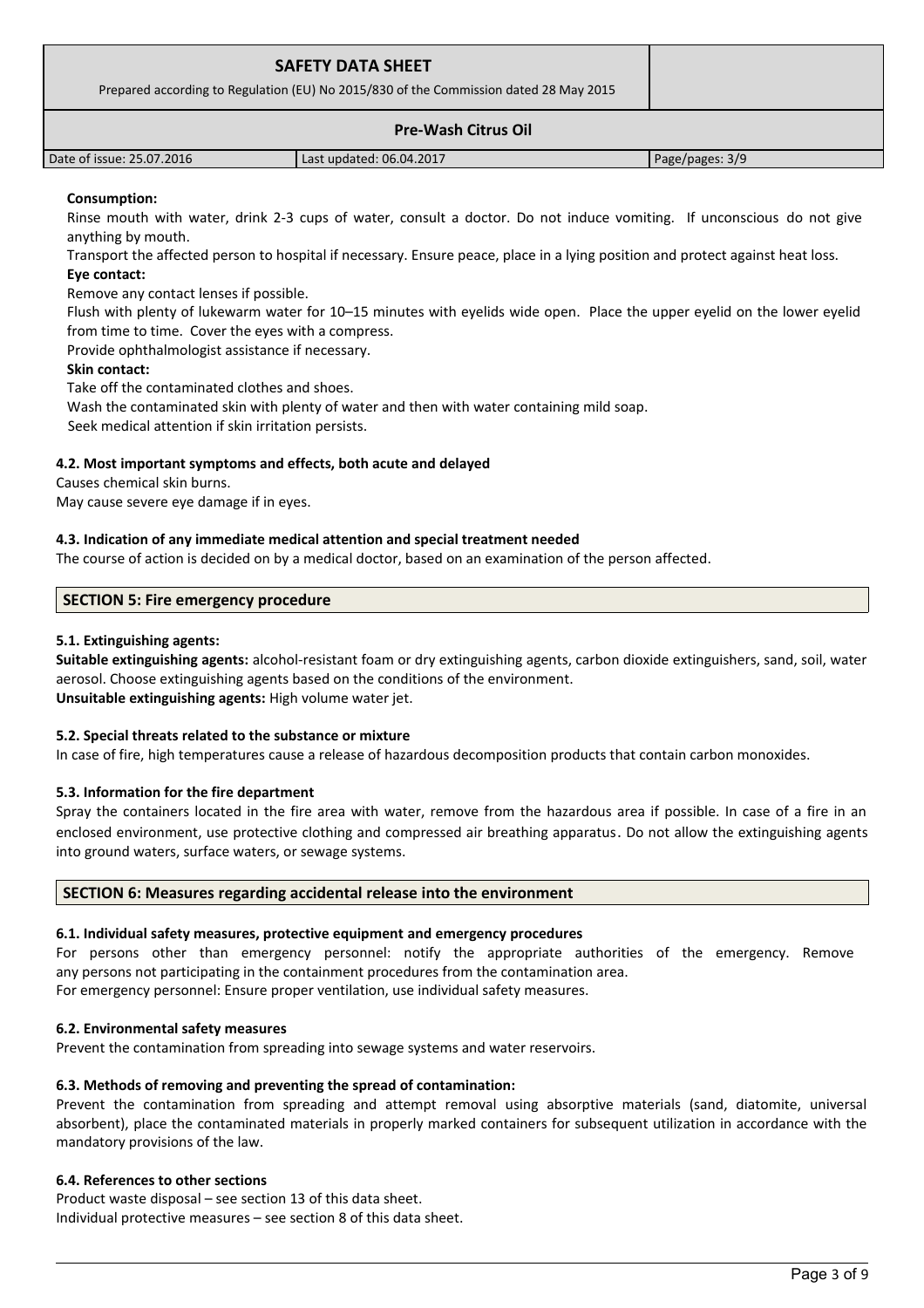| <b>SAFETY DATA SHEET</b>                                                              |  |
|---------------------------------------------------------------------------------------|--|
| Prepared according to Regulation (EU) No 2015/830 of the Commission dated 28 May 2015 |  |
| <b>Pre-Wash Citrus Oil</b>                                                            |  |

Date of issue: 25.07.2016 Last updated: 06.04.2017 Page/pages: 4/9

# **SECTION 7: Storage and use of substances and mixtures**

#### **7.1. Precautions for safe handling**

**Recommendations for handling the mixture** 

Avoid direct contact with the mixture.

Avoid inhalation.

Prevent from spreading into sewage systems.

# **Apply general provisions of the industrial work hygiene**

Do not eat, drink or smoke when using the product.

Replace the contaminated clothing.

Wash hands thoroughly after handling.

Wash contaminated clothing before reusing.

Wash hands and face before breaks at work.

## **7.2. Safe storage regulations, including any mutual incompatibility information**

Store in a well-ventilated area. Keep container tightly closed. Store in a cool place. Protect from sunlight and sources of heat. Do not store with food or animal feeding stuffs. Always use containers made of materials analogous to the original ones. Open containers should be handled very carefully so as to prevent spillage. Do not handle until all safety precautions have been read and understood.

## **7.3. Specific end use(s)**

See section 1.2 of this data sheet.

## **SECTION 8: Exposure controls/individual protective measures**

## **8.1. Control parameters**

#### **The national highest acceptable concentration values in the work environment**

in accordance with the Notice of the Minister of Labor and Social Policy of 6 June 2014 on the highest acceptable concentration and intensity of factors detrimental to health in the work environment (Dz.U. (Journal of Laws) 2014, item 817).

| <b>NAME OF THE SUBSTANCE</b> |                       | $NDS$ (mg/m3) | <b>NDSCh</b> (mg/m <sup>3</sup> ) | $N$ DSP (mg/m3) |
|------------------------------|-----------------------|---------------|-----------------------------------|-----------------|
| Sodium hydroxide             | CAS number: 1310-73-2 | 0.5           |                                   | $---$           |
|                              | EC number: 215-185-5  |               |                                   |                 |

#### **DNEL/PNEC values:**

Alcohols, C12-l4, ethoxylated, sulfates, sodium salts DNEL values: Worker, long-term, dermal, systemic effects: 2750 mg/kg Worker, long-term, inhalation, local effects: 175 mg/m<sup>3</sup> Consumer, long-term, dermal, systemic effects: 1650 mg/kg Consumer, long-term, inhalation, systemic effects: 52mg/m<sup>3</sup> Consumer, long-term, oral, systemic effects: 15 mg/kg PNEC values: Fresh water: 0.24mg/l Fresh water: 0.024mg/l Fresh water sediment: 5.45 mg/kg Marine water sediment: 0.545 mg/kg Soil: 0.946 mg/kg Sewage treatment plant: 10mg/l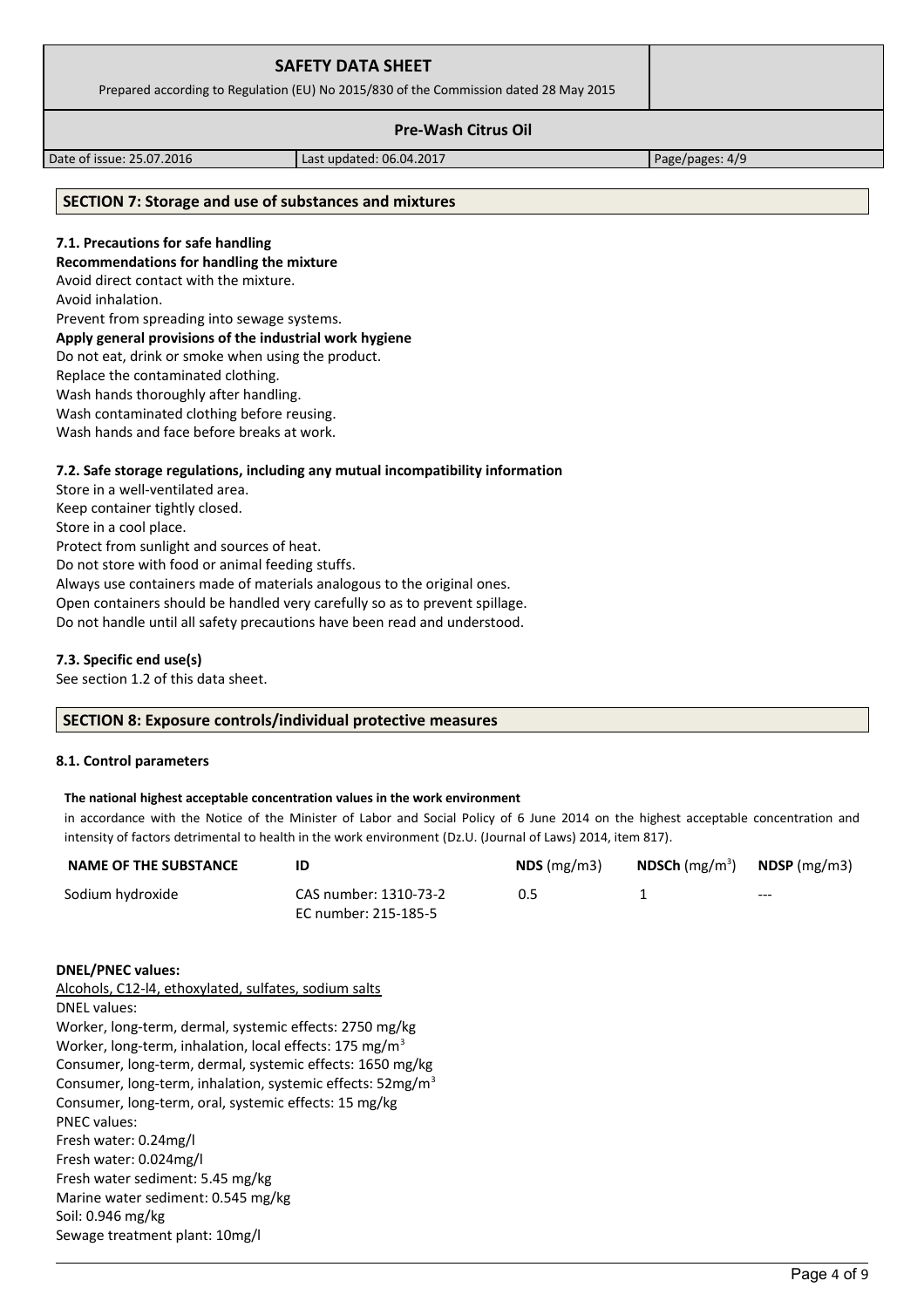| <b>SAFETY DATA SHEET</b><br>Prepared according to Regulation (EU) No 2015/830 of the Commission dated 28 May 2015 |                          |                 |
|-------------------------------------------------------------------------------------------------------------------|--------------------------|-----------------|
|                                                                                                                   |                          |                 |
| Date of issue: 25.07.2016                                                                                         | Last updated: 06.04.2017 | Page/pages: 5/9 |

## **8.2. Exposure controls**

#### **Appropriate technical control measures**

Storage rooms and work stations should be adequately ventilated. **Individual safety measures** 



#### **Face and eye protection**

Use tight-fitting safety glasses or faceshield screens according to EN 166. **Skin protection** 



### **Hand protection**

Wear protective gloves according to EN 274.

Recommended material: butyl or nitrile rubber with permeation time >480 min

When selecting glove materials, consider their breakthrough time, rates of diffusion and degradation.

The protective gloves should be regularly changed or replaced immediately if damaged (torn, perforated), or when first signs

of wear and changes in their appearance occur (color, flexibility, shape).

A protective cream should be applied to all uncovered parts of the body.

## *Body protection*

The protective suit against chemicals.

The selection of individual protection measures must be made taking into account the concentration and quantity of the hazardous substance occurring in the work environment.

#### **Respiratory tract protection**

Not required under normal conditions of use.

#### **Environment exposure controls**

Do not discharge into sewage systems or ground waters.

#### **General safety and hygiene recommendations**

Follow good hygiene practice.

## **SECTION 9: Physical and chemical properties**

# **9.1. Basic physical and chemical property information**

| Appearance:                                   | Under normal conditions: liquid |
|-----------------------------------------------|---------------------------------|
| Color:                                        | Claret                          |
| Odor:                                         | As specified                    |
| <b>Odor threshold:</b>                        | Unspecified                     |
| pH:                                           | 12.2                            |
| Melting point/freezing point:                 | Unspecified                     |
| Initial boiling point and boiling range:      | Unspecified                     |
| Flash point:                                  | Unspecified                     |
| Flammability (solid, gas):                    | Unspecified                     |
| Upper/lower flammability or explosive limits: | Unspecified                     |
| Vapor pressure                                | Unspecified                     |
| Vapor density:                                | Unspecified                     |
| <b>Relative density:</b>                      | 1.11 $g/cm^{3}$                 |
| Solubility:                                   | Unspecified                     |
| Partition coefficient: n-octanol/water:       | Unspecified                     |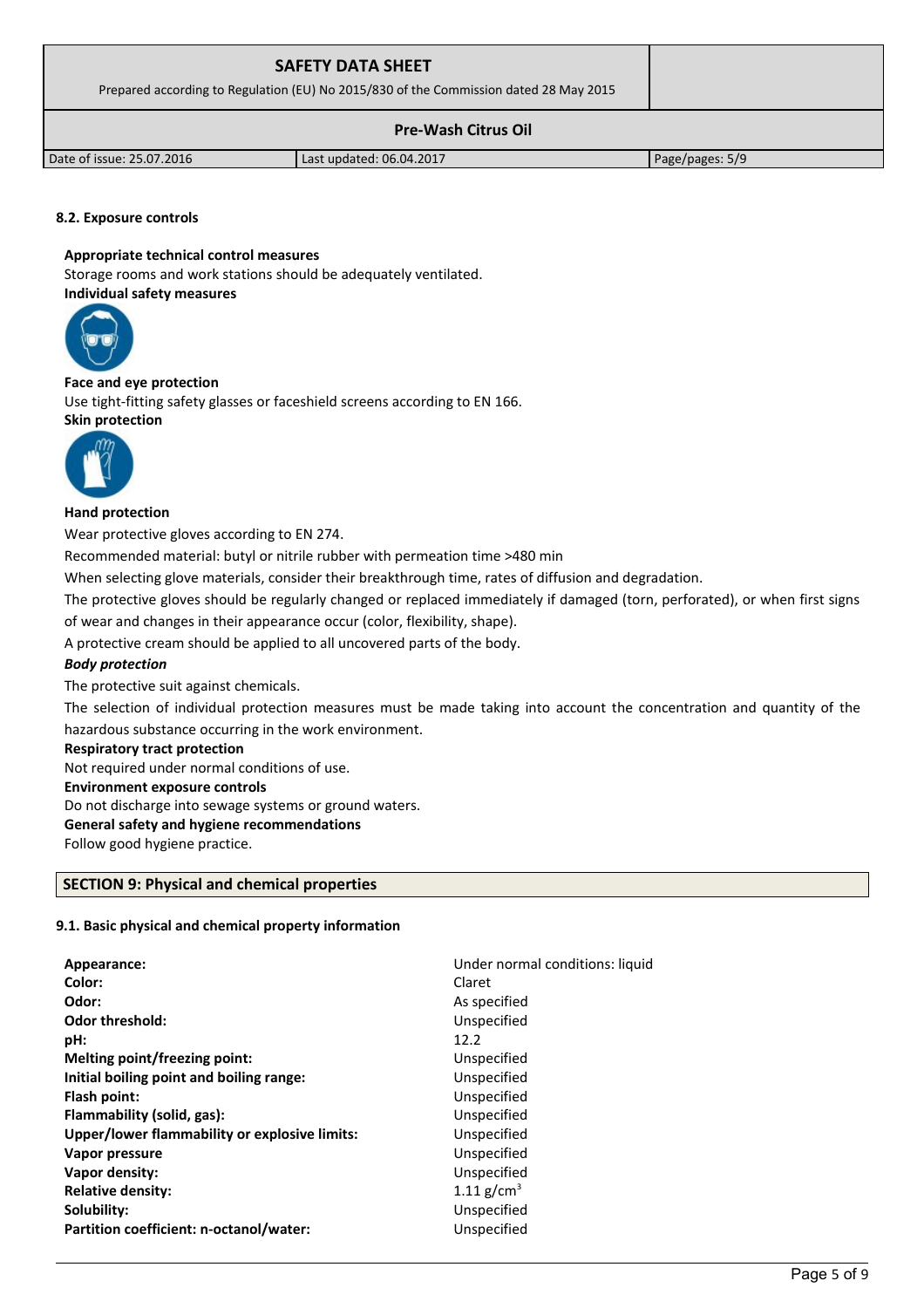| <b>SAFETY DATA SHEET</b><br>Prepared according to Regulation (EU) No 2015/830 of the Commission dated 28 May 2015 |                          |                 |  |
|-------------------------------------------------------------------------------------------------------------------|--------------------------|-----------------|--|
| <b>Pre-Wash Citrus Oil</b>                                                                                        |                          |                 |  |
| Date of issue: 25.07.2016                                                                                         | Last updated: 06.04.2017 | Page/pages: 6/9 |  |
|                                                                                                                   |                          |                 |  |

**Auto-ignition temperature:** Unspecified **Decomposition temperature:** Unspecified **Viscosity:** Unspecified **Explosive properties:**  $\blacksquare$  Not applicable **Oxidizing properties:** Not applicable

## **9.2. Additional information**

No additional analysis results.

## **SECTION 10: Stability and reactivity**

### **10.1. Reactivity**

The mixture is chemically stable under normal conditions.

### **10.2. Chemical stability**

The product is stable when properly used, stored and transported.

## **10.3. Potential for hazardous reactions**

No data

## **10.4. Conditions to avoid**

High temperatures.

# **10.5. Incompatible materials**

Acids, oxidizing agents

## **10.6. Hazardous decomposition products**

Carbon monoxides are produced when the mixture is exposed to high temperatures.

# **SECTION 11: Toxicological information**

## **11.1. Information regarding toxicological effects**

#### **Acute toxicity**

Based on available data, the classification criteria are not met. Alcohols, C12-l4, ethoxylated, sulfates, sodium salts LD50 (rat, oral) >5000mg/kg LD50 (rabbit, skin) >2000mg/kg **Skin corrosion/irritation** Causes severe skin burns. **Serious eye injury/irritation** Causes serious eye damage. **Allergenic influence on respiratory tract or skin** Based on available data, the classification criteria are not met. **Mutagenic influence on reproductive cells** Based on available data, the classification criteria are not met. **Carcinogenicity** Based on available data, the classification criteria are not met. **Harmful influence on reproductive organs** Based on available data, the classification criteria are not met. **Toxic influence on target organs – single exposure** Based on available data, the classification criteria are not met. **Toxic influence on target organs – repeated exposure** Based on available data, the classification criteria are not met. **Hazard caused by aspiration**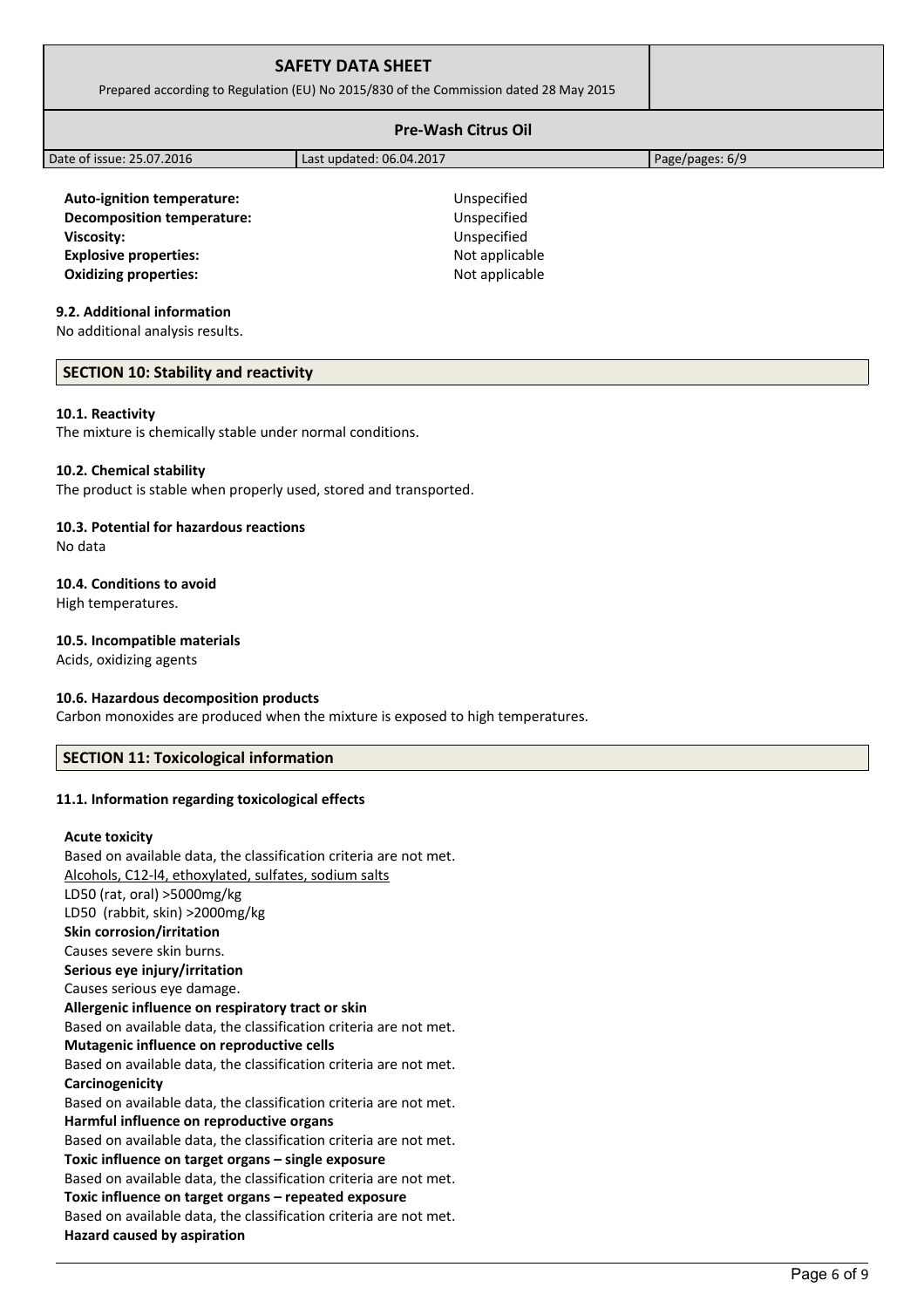| <b>SAFETY DATA SHEET</b><br>Prepared according to Regulation (EU) No 2015/830 of the Commission dated 28 May 2015 |  |
|-------------------------------------------------------------------------------------------------------------------|--|
| <b>Pre-Wash Citrus Oil</b>                                                                                        |  |

Date of issue: 25.07.2016 Last updated: 06.04.2017 Page/pages: 7/9

Based on available data, the classification criteria are not met.

## **SECTION 12: Environmental information**

## **12.1. Toxicity**

Alcohols, C12-l4, ethoxylated, sulfates, sodium salts Fish (Brachydanio rerio):  $LCS0: >1 - 10$  mg/l, NOEC: 1.2mg/l Aquatic invertebrates (Daphnia magna): EC50:  $>1 - 10$  mg/l, 48 h NOEC: >0,1 – 1 mg/l, 21 days Toxicity to algae (Desmodesmus subspicatus): EC50: >10 – 100 mg/l, 72 h Toxicity to bacteria (Pseudomonas putida): EC10: >10000mg/l

# **12.2. Durability and dissolution potential**

Alcohols, C12-l4, ethoxylated, sulfates, sodium salts >70% in 28 days

The surfactants contained in the product comply with the biodegradability criteria as laid down in Regulation (EC) 648/2004 on detergents.

## **12.3. Bioaccumulation capacity**

Alcohols, C12-l4, ethoxylated, sulfates, sodium salts No bioaccumulation capacity.

## **12.4. Soil mobility**

Alcohols, C12-l4, ethoxylated, sulfates, sodium salts Adsorption in soil: Ko/c: 191 (calculated)

## **12.5. Results of PBT and vPvB property evaluation**

The substances contained in the product do not meet the criteria for PBT or vPvB substances.

# **12.6. Other harmful effects**

No data

## **SECTION 13: Waste disposal**

## **13.1. Waste disposal methods**

Empty containers should be transported to an authorized company in order to be reprocessed or recycled.

Do not store with municipal waste.

Do not discharge into sewage systems, surface waters or wastewater.

### **Waste code**

Act of 14 December 2012 on waste (Dz.U. (Journal of Laws) 2013, item 21).

Regulation of the Minister of Environment of 9 September 2014 on the waste catalogue (Dz.U. (Journal of Laws) 2014, item 1923).

The waste code must be assigned individually at the location where the waste is produced, depending on the industry in which it is used.

## **SECTION 14: Transport information**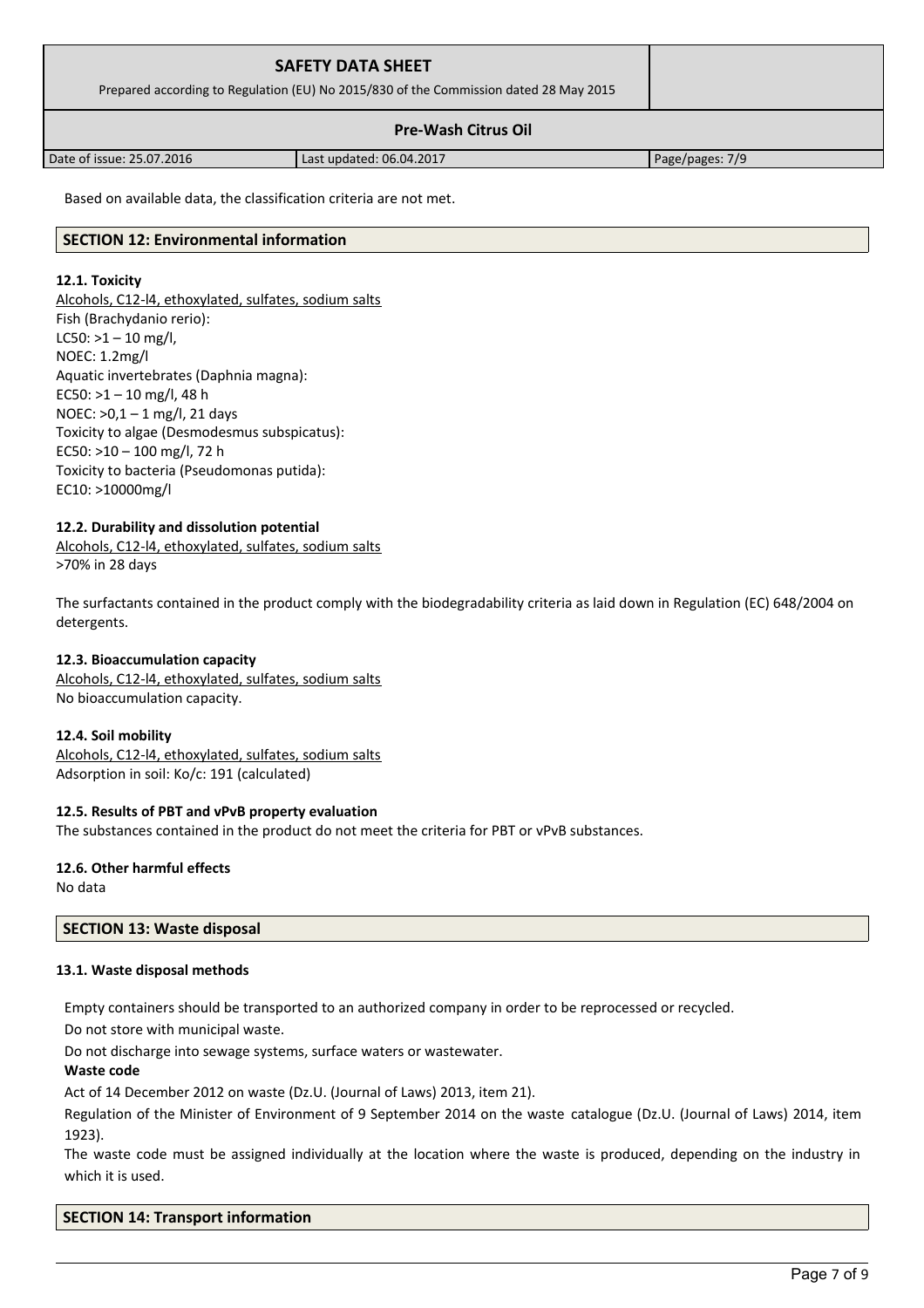|       | Prepared according to Regulation (EU) No 2015/830 of the Commission dated 28 May 2015   | <b>SAFETY DATA SHEET</b> |                                                                                                   |                                                  |             |
|-------|-----------------------------------------------------------------------------------------|--------------------------|---------------------------------------------------------------------------------------------------|--------------------------------------------------|-------------|
|       |                                                                                         |                          | <b>Pre-Wash Citrus Oil</b>                                                                        |                                                  |             |
|       | Date of issue: 25.07.2016                                                               | Last updated: 06.04.2017 |                                                                                                   | Page/pages: 8/9                                  |             |
|       |                                                                                         |                          | <b>ADR/RID</b>                                                                                    | <b>IMGD</b>                                      | <b>IATA</b> |
| 14.1. | <b>UN</b> number                                                                        |                          | 1719                                                                                              | 1719                                             | 1719        |
| 14.2. | UN proper shipping name                                                                 |                          |                                                                                                   | CAUSTIC ALKALI LIQUID, N.O.S. (Sodium hydroxide) |             |
| 14.3. | <b>Transport hazard class(es)</b><br>Warning sticker No 8                               |                          | 8                                                                                                 |                                                  | 8           |
| 14.4. | <b>Packing group</b>                                                                    |                          | Ш                                                                                                 | Ш                                                | ш           |
| 14.5. | Threat to the environment                                                               |                          | none                                                                                              | none                                             | none        |
| 14.6. | Special precautions for users                                                           |                          | LO: 5L<br>Hazard identification number: 80<br>Transport category: 3<br>Tunnel restriction code: E |                                                  |             |
| 14.7. | Bulk transport in accordance with the MARPOL<br>convention appendix II and the IBC code |                          |                                                                                                   | Not applicable                                   |             |

# **SECTION 15: Legal information**

# **15.1. Provisions of the law regarding safety and protection of the environment in relation to the substance or mixture This safety data sheet has been drawn up based on the following legal acts:**

- 1. Regulation (EC) No 1907/2006 of the European Parliament and of the Council of 18 December 2006 concerning the Registration, Evaluation, Authorization and Restriction of Chemicals (REACH), establishing a European Chemicals Agency, amending Directive 1999/45/EC and repealing Council Regulation (EEC) No 793/93 and Commission Regulation (EC) No 1488/94 as well as Council Directive 76/769/EEC and Commission Directives 91/155/EEC, 93/67/EEC, 93/105/EC and 2000/21/EC.
- 2. Regulation (EC) No 1272/2008 of the European Parliament and of the Council of 16 December 2008 on classification, labeling and packaging of substances and mixtures, amending and repealing Directives 67/548/EEC and 1999/45/EC, and amending Regulation (EC) No 1907/2006. [ATP1, ATP2, ATP3, ATP4, ATP5, ATP6]
- 3. Commission Regulation (EU) 2015/830 of 28 May 2015 amending Regulation (EC) No 1907/2006 of the European Parliament and of the Council on the Registration, Evaluation, Authorization and Restriction of Chemicals (REACH) as corrected (replaces Regulation EC No 453/2015)
- 4. Act of 25 February 2011 on the chemical substances and their mixtures (DZ.U. (Journal of Laws) No 63, item 322 with amendments).
- 5. Regulation of the Minister of Labor and Social Policy of 6 June 2014 on the maximum permissible concentration and intensity of agents harmful to health in the work environment (Dz.U. (Journal of Laws) item 817).
- 6. Act of 14 December 2012 on waste (Dz.U. (Journal of Laws) 2013, item 21).
- 7. Regulation of the Minister of Environment of 9 September 2014 on the waste catalogue (Dz.U. (Journal of Laws) 2014, item 1923).
- 8. Classification of dangerous goods according to the European Agreement concerning the International Carriage of Dangerous Goods by Road (ADR).
- 9. Regulation of the Minister of Labor and Social Policy of 26 September 1997 on general provisions of occupational safety and health (Dz.U. (Journal of Laws) 2003 No 169, item 1650 with amendments).
- 10. Regulation of the Minister of Health of 30 December 2004 on occupational health and safety related to the presence of chemical agents in the workplace (Dz.U. (Journal of Laws) 2005 No 11, item 86 with amendments). Regulation of the Minister of Economy of 21 December 2005 on essential requirements for personal protection (Dz.U.
	- (Journal of Laws) No 259, item 2173).

## **15.2. Chemical safety evaluation**

No chemical safety evaluation for the mixture.

# **SECTION 16: Additional information**